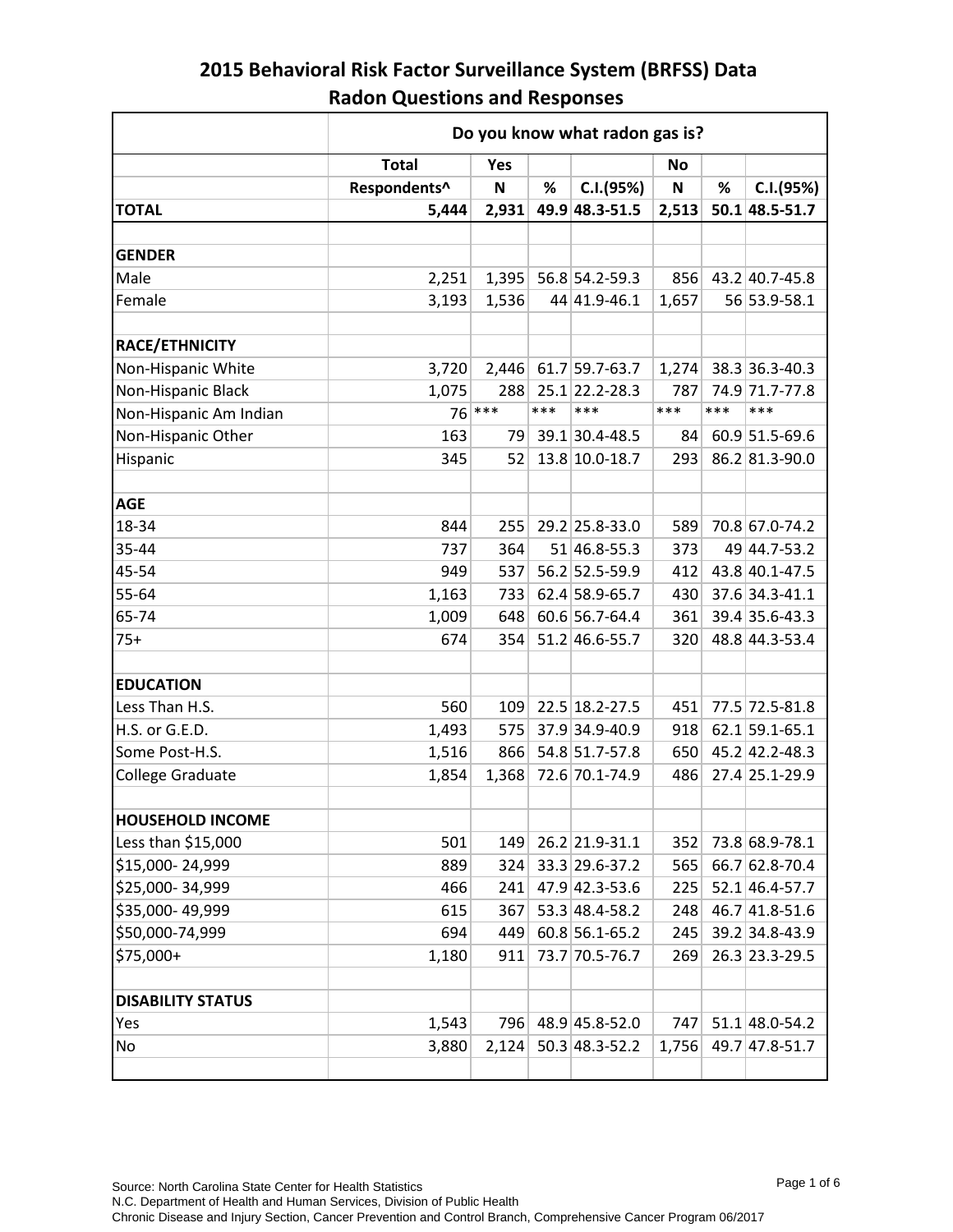|                             | Do you know what radon gas is? |            |   |                |           |   |                |  |  |
|-----------------------------|--------------------------------|------------|---|----------------|-----------|---|----------------|--|--|
|                             | <b>Total</b>                   | <b>Yes</b> |   |                | <b>No</b> |   |                |  |  |
|                             | Respondents^                   | N          | % | C.I.(95%)      | N         | % | C.I.(95%)      |  |  |
| <b>TOTAL</b>                | 5,444                          | 2,931      |   | 49.9 48.3-51.5 | 2,513     |   | 50.1 48.5-51.7 |  |  |
| <b>IVETERAN STATUS</b>      |                                |            |   |                |           |   |                |  |  |
| <b>Veteran</b>              | 737                            | 527        |   | 69.3 65.0-73.2 | 210       |   | 30.7 26.8-35.0 |  |  |
| Non-Veteran                 | 4,690                          | 2,391      |   | 47 45.3-48.8   | 2,299     |   | 53 51.2-54.7   |  |  |
|                             |                                |            |   |                |           |   |                |  |  |
| <b>RURAL-URBAN CATEGORY</b> |                                |            |   |                |           |   |                |  |  |
| Urban                       | 1,540                          | 888        |   | 55.7 52.8-58.6 | 652       |   | 44.3 41.4-47.2 |  |  |
| Regional City or Suburban   | 1,198                          | 678        |   | 50.9 47.6-54.3 | 520       |   | 49.1 45.7-52.4 |  |  |
| Rural                       | 2,706                          | 1,365      |   | 45.1 42.7-47.5 | 1,341     |   | 54.9 52.5-57.3 |  |  |

PLEASE NOTE: Due to changes in the weighting methodology and other factors, results from 2015 are NOT comparable to 2010 and earlier years.

\*\*\*The estimate was suppressed because it did not meet statistical reliability standards. See BRFSS 2015 Annual Results Technical Notes for more details.

^Use caution in interpreting cell sizes less than 50, % = Percentage, C.I.(95%) = Confidence Interval (at 95 percent probability level). Percentages are weighted to population characteristics and therefore cannot be calculated exactly from the numbers in this table.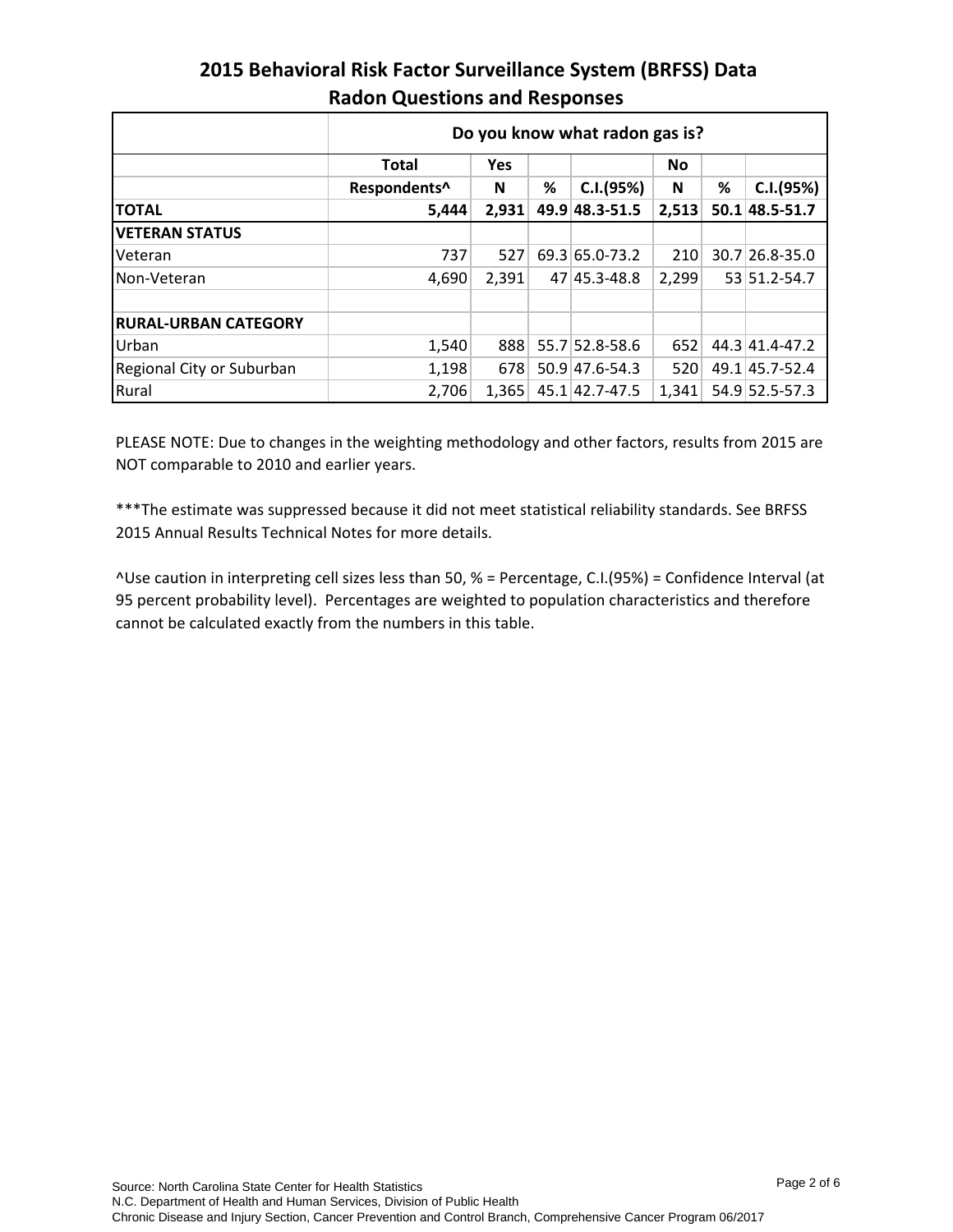|                          | Has your household been tested for<br>the presence of radon gas? |             |   |                 |             |   |                |  |
|--------------------------|------------------------------------------------------------------|-------------|---|-----------------|-------------|---|----------------|--|
|                          | <b>Total</b>                                                     | Yes         |   |                 | No          |   |                |  |
|                          | Respondents^                                                     | $\mathbf N$ | % | C.I.(95%)       | $\mathsf N$ | % | C.I.(95%)      |  |
| <b>TOTAL</b>             | 4,768                                                            | 1,229       |   | 25 23.6-26.5    | 3,539       |   | 75 73.5-76.4   |  |
|                          |                                                                  |             |   |                 |             |   |                |  |
| <b>GENDER</b>            |                                                                  |             |   |                 |             |   |                |  |
| Male                     | 2,055                                                            | 568         |   | 26.4 24.2-28.7  | 1,487       |   | 73.6 71.3-75.8 |  |
| Female                   | 2,713                                                            | 661         |   | 23.8 21.9-25.8  | 2,052       |   | 76.2 74.2-78.1 |  |
|                          |                                                                  |             |   |                 |             |   |                |  |
| RACE/ETHNICITY           |                                                                  |             |   |                 |             |   |                |  |
| Non-Hispanic White       | 3,336                                                            | 963         |   | 28.7 26.8-30.5  | 2,373       |   | 71.3 69.5-73.2 |  |
| Non-Hispanic Black       | 878                                                              | 168         |   | 18.3 15.5-21.6  | 710         |   | 81.7 78.4-84.5 |  |
| Non-Hispanic Am Indian   | 71                                                               | 14          |   | $11.5 6.4-19.8$ | 57          |   | 88.5 80.2-93.6 |  |
| Non-Hispanic Other       | 139                                                              | 29          |   | 19.8 12.9-29.0  | 110         |   | 80.2 71.0-87.1 |  |
| Hispanic                 | 285                                                              | 35          |   | 10.2 7.0-14.7   | 250         |   | 89.8 85.3-93.0 |  |
|                          |                                                                  |             |   |                 |             |   |                |  |
| <b>AGE</b>               |                                                                  |             |   |                 |             |   |                |  |
| 18-34                    | 657                                                              | 118         |   | 17.4 14.3-20.9  | 539         |   | 82.6 79.1-85.7 |  |
| 35-44                    | 647                                                              | 182         |   | 31 27.0-35.4    | 465         |   | 69 64.6-73.0   |  |
| 45-54                    | 862                                                              | 233         |   | 27.1 23.8-30.6  | 629         |   | 72.9 69.4-76.2 |  |
| 55-64                    | 1,051                                                            | 278         |   | 26.1 23.2-29.3  | 773         |   | 73.9 70.7-76.8 |  |
| 65-74                    | 923                                                              | 259         |   | 26.2 22.9-29.7  | 664         |   | 73.8 70.3-77.1 |  |
| $75+$                    | 568                                                              | 144         |   | 23.7 19.9-28.0  | 424         |   | 76.3 72.0-80.1 |  |
|                          |                                                                  |             |   |                 |             |   |                |  |
| <b>EDUCATION</b>         |                                                                  |             |   |                 |             |   |                |  |
| Less Than H.S.           | 473                                                              | 62          |   | 14.4 10.9-18.9  | 411         |   | 85.6 81.1-89.1 |  |
| H.S. or G.E.D.           | 1,298                                                            | 229         |   | 18.2 15.9-20.9  | 1,069       |   | 81.8 79.1-84.1 |  |
| Some Post-H.S.           | 1,329                                                            | 333         |   | 25.5 22.8-28.3  | 996         |   | 74.5 71.7-77.2 |  |
| <b>College Graduate</b>  | 1,649                                                            | 599         |   | 37.8 35.1-40.5  | 1,050       |   | 62.2 59.5-64.9 |  |
|                          |                                                                  |             |   |                 |             |   |                |  |
| <b>HOUSEHOLD INCOME</b>  |                                                                  |             |   |                 |             |   |                |  |
| Less than \$15,000       | 409                                                              | 69          |   | 15.4 11.6-20.2  | 340         |   | 84.6 79.8-88.4 |  |
| \$15,000-24,999          | 783                                                              | 117         |   | 14.9 12.1-18.3  | 666         |   | 85.1 81.7-87.9 |  |
| \$25,000-34,999          | 413                                                              | 95          |   | 20.8 16.4-25.9  | 318         |   | 79.2 74.1-83.6 |  |
| \$35,000-49,999          | 556                                                              | 138         |   | 25.4 21.2-30.2  | 418         |   | 74.6 69.8-78.8 |  |
| \$50,000-74,999          | 631                                                              | 181         |   | 28.8 24.7-33.3  | 450         |   | 71.2 66.7-75.3 |  |
| \$75,000+                | 1,075                                                            | 432         |   | 39.7 36.4-43.2  | 643         |   | 60.3 56.8-63.6 |  |
|                          |                                                                  |             |   |                 |             |   |                |  |
| <b>DISABILITY STATUS</b> |                                                                  |             |   |                 |             |   |                |  |
| Yes                      | 1,297                                                            | 324         |   | 24 21.3-27.0    | 973         |   | 76 73.0-78.7   |  |
| No                       | 3,456                                                            | 901         |   | 25.4 23.7-27.2  | 2,555       |   | 74.6 72.8-76.3 |  |
|                          |                                                                  |             |   |                 |             |   |                |  |

 $\overline{\phantom{0}}$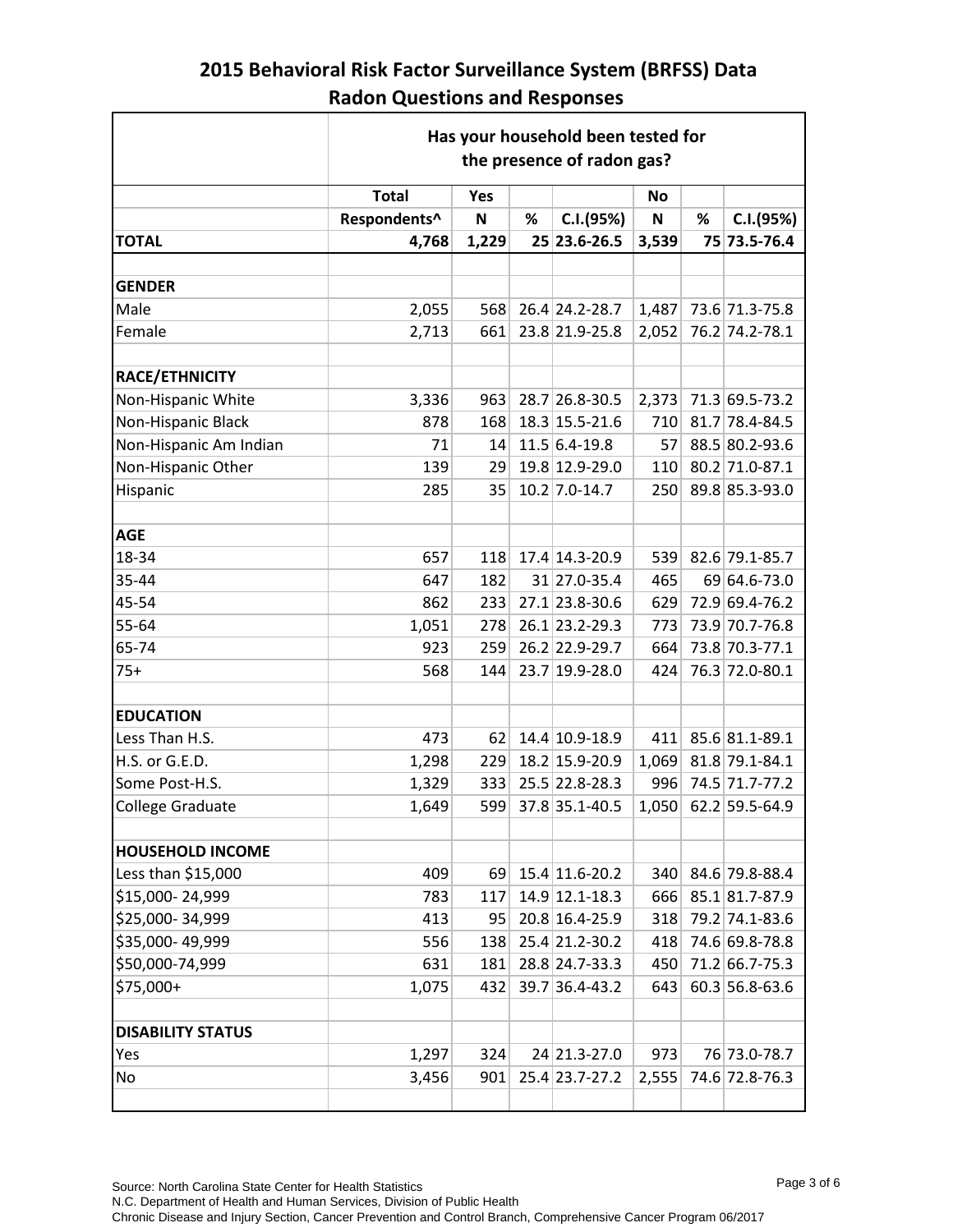|                             | <b>Radon Questions and Responses</b> |       |   |                                                                  |       |   |                |  |  |
|-----------------------------|--------------------------------------|-------|---|------------------------------------------------------------------|-------|---|----------------|--|--|
|                             |                                      |       |   | Has your household been tested for<br>the presence of radon gas? |       |   |                |  |  |
|                             | Total<br>Yes<br><b>No</b>            |       |   |                                                                  |       |   |                |  |  |
|                             | Respondents^                         | N     | % | C.I.(95%)                                                        | N     | % | C.I.(95%)      |  |  |
| ΤΟΤΑL                       | 4,768                                | 1,229 |   | 25 23.6-26.5                                                     | 3,539 |   | 75 73.5-76.4   |  |  |
| <b>VETERAN STATUS</b>       |                                      |       |   |                                                                  |       |   |                |  |  |
| Veteran                     | 667                                  | 205   |   | 30.2 26.2-34.5                                                   | 462   |   | 69.8 65.5-73.8 |  |  |
| Non-Veteran                 | 4,089                                | 1,018 |   | 24.2 22.7-25.8                                                   | 3,071 |   | 75.8 74.2-77.3 |  |  |
|                             |                                      |       |   |                                                                  |       |   |                |  |  |
| <b>RURAL-URBAN CATEGORY</b> |                                      |       |   |                                                                  |       |   |                |  |  |
| Urban                       | 1,284                                | 425   |   | 33.5 30.6-36.6                                                   | 859   |   | 66.5 63.4-69.4 |  |  |
| Regional City or Suburban   | 1,020                                | 286   |   | 25.4 22.6-28.6                                                   | 7341  |   | 74.6 71.4-77.4 |  |  |

# **2015 Behavioral Risk Factor Surveillance System (BRFSS) Data**

PLEASE NOTE: Due to changes in the weighting methodology and other factors, results from 2015 are NOT comparable to 2010 and earlier years.

Rural 2,464 518 19.1 17.3-21.2 1,946 80.9 78.8-82.7

\*\*\*The estimate was suppressed because it did not meet statistical reliability standards. See BRFSS 2015 Annual Results Technical Notes for more details.

^Use caution in interpreting cell sizes less than 50, % = Percentage, C.I.(95%) = Confidence Interval (at 95 percent probability level). Percentages are weighted to population characteristics and therefore cannot be calculated exactly from the numbers in this table.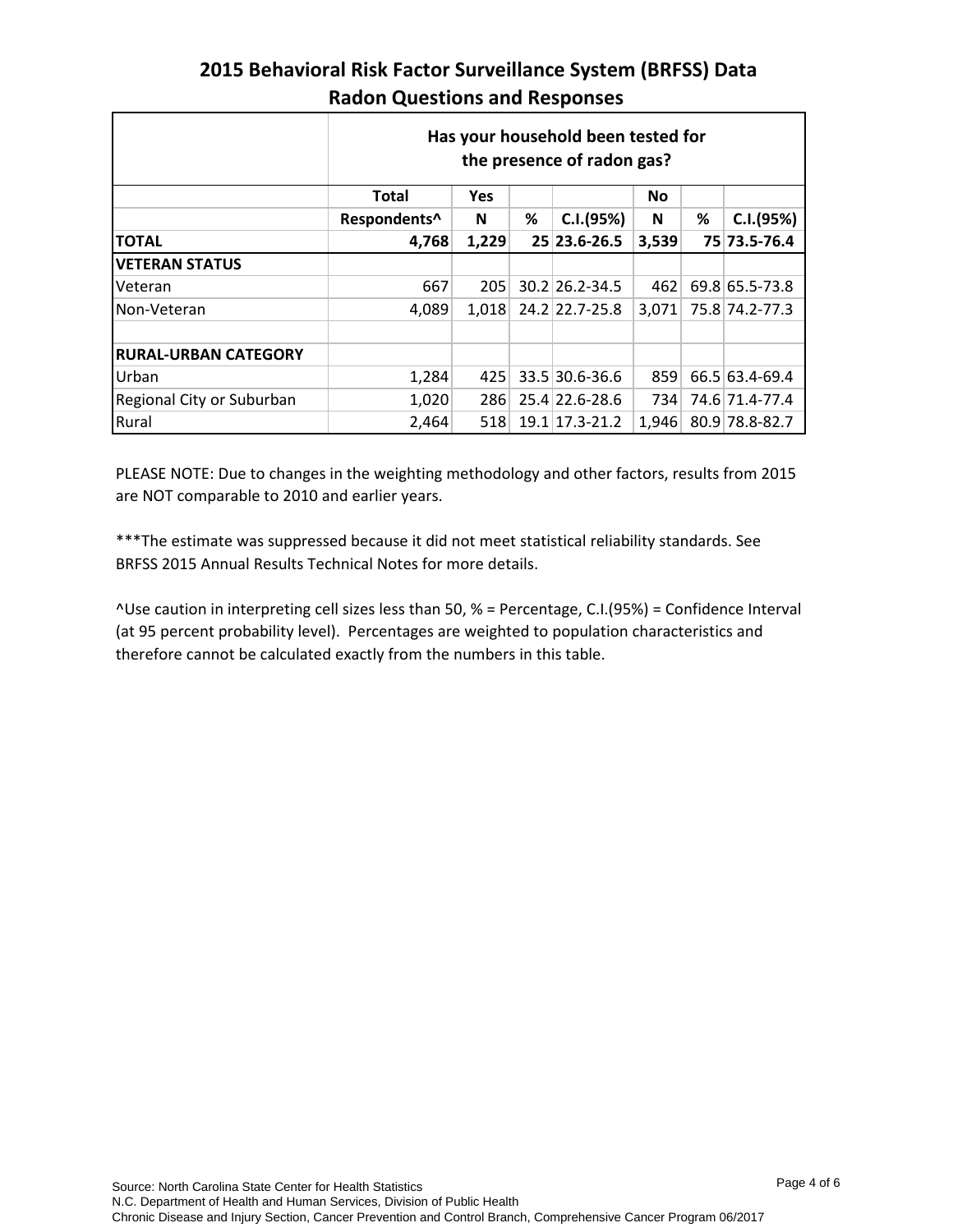|                          | Did the test show that the radon levels<br>in your household were too high? |     |     |                   |           |       |                |  |
|--------------------------|-----------------------------------------------------------------------------|-----|-----|-------------------|-----------|-------|----------------|--|
|                          | <b>Total</b>                                                                | Yes |     |                   | <b>No</b> |       |                |  |
|                          | Respondents^                                                                | N   | %   | C.I.(95%)         | N         | %     | C.I.(95%)      |  |
| <b>TOTAL</b>             | 1,177                                                                       | 40  |     | $3.2$ 2.2-4.7     | 1,137     |       | 96.8 95.3-97.8 |  |
|                          |                                                                             |     |     |                   |           |       |                |  |
| <b>GENDER</b>            |                                                                             |     |     |                   |           |       |                |  |
| Male                     | 550                                                                         | 27  |     | $4 2.6-6.2$       | 523       |       | 96 93.8-97.4   |  |
| Female                   | 627                                                                         | 13  |     | $2.3$ 1.1-4.7     | 614       |       | 97.7 95.3-98.9 |  |
|                          |                                                                             |     |     |                   |           |       |                |  |
| RACE/ETHNICITY           |                                                                             |     |     |                   |           |       |                |  |
| Non-Hispanic White       | 932                                                                         | 35  |     | $3.5$ 2.3-5.3     | 897       |       | 96.5 94.7-97.7 |  |
| Non-Hispanic Black       | 157                                                                         | *** | *** | ***               | 155       |       | 98.7 94.8-99.7 |  |
| Non-Hispanic Am Indian   | 13                                                                          | *** | *** | ***               | ***       | ***   | ***            |  |
| Non-Hispanic Other       | 28                                                                          | *** | *** | ***               | ***       | ***   | ***            |  |
| Hispanic                 | 28                                                                          | *** | *** | ***               | ***       | ***   | ***            |  |
|                          |                                                                             |     |     |                   |           |       |                |  |
| <b>AGE</b>               |                                                                             |     |     |                   |           |       |                |  |
| 18-34                    | 107                                                                         | *** | *** | ***               | 101       |       | 92.5 83.9-96.7 |  |
| 35-44                    | 174                                                                         | *** | *** | ***               | 167       |       | 97.2 93.7-98.8 |  |
| 45-54                    | 227                                                                         | *** | *** | ***               | 222       |       | 98.2 95.8-99.3 |  |
| 55-64                    | 275                                                                         | *** | *** | ***               | 268       |       | 98.1 95.9-99.2 |  |
| 65-74                    | 247                                                                         | 11  |     | $4 2.0-8.0$       | 236       |       | 96 92.0-98.0   |  |
| $75+$                    | 132                                                                         | *** | *** | ***               | 128       |       | 97.5 93.4-99.1 |  |
|                          |                                                                             |     |     |                   |           |       |                |  |
| <b>EDUCATION</b>         |                                                                             |     |     |                   |           |       |                |  |
| Less Than H.S.           | 57                                                                          | *** | *** | ***               | 56        |       | 99.3 95.1-99.9 |  |
| H.S. or G.E.D.           | 214                                                                         | *** | *** | ***               | 210       |       | 97.6 93.5-99.1 |  |
| Some Post-H.S.           | 317                                                                         | *** | *** | ***               | 307       |       | 96.7 93.0-98.5 |  |
| <b>College Graduate</b>  | 584                                                                         | 25  |     | $4.1$   2.6 - 6.4 | 559       |       | 95.9 93.6-97.4 |  |
|                          |                                                                             |     |     |                   |           |       |                |  |
| <b>HOUSEHOLD INCOME</b>  |                                                                             |     |     |                   |           |       |                |  |
| Less than \$15,000       | 60                                                                          | *** | *** | ***               | 60        | $100$ |                |  |
| \$15,000-24,999          | 104                                                                         | *** | *** | ***               | 102       |       | 99.1 96.2-99.8 |  |
| \$25,000-34,999          | 89                                                                          | *** | *** | ***               | 86        |       | 95 83.6-98.6   |  |
| \$35,000-49,999          | 134                                                                         | *** | *** | ***               | 129       |       | 97 91.7-98.9   |  |
| \$50,000-74,999          | 177                                                                         | *** | *** | ***               | 168       |       | 95.9 90.8-98.3 |  |
| \$75,000+                | 428                                                                         | 20  |     | $4.7$ 2.8 - 7.9   | 408       |       | 95.3 92.1-97.2 |  |
|                          |                                                                             |     |     |                   |           |       |                |  |
| <b>DISABILITY STATUS</b> |                                                                             |     |     |                   |           |       |                |  |
| Yes                      | 300                                                                         | *** | *** | ***               | 294       |       | 98.5 96.1-99.5 |  |
| No                       | 873                                                                         | 34  |     | $3.8$ 2.5 - 5.6   | 839       |       | 96.2 94.4-97.5 |  |
|                          |                                                                             |     |     |                   |           |       |                |  |

٦